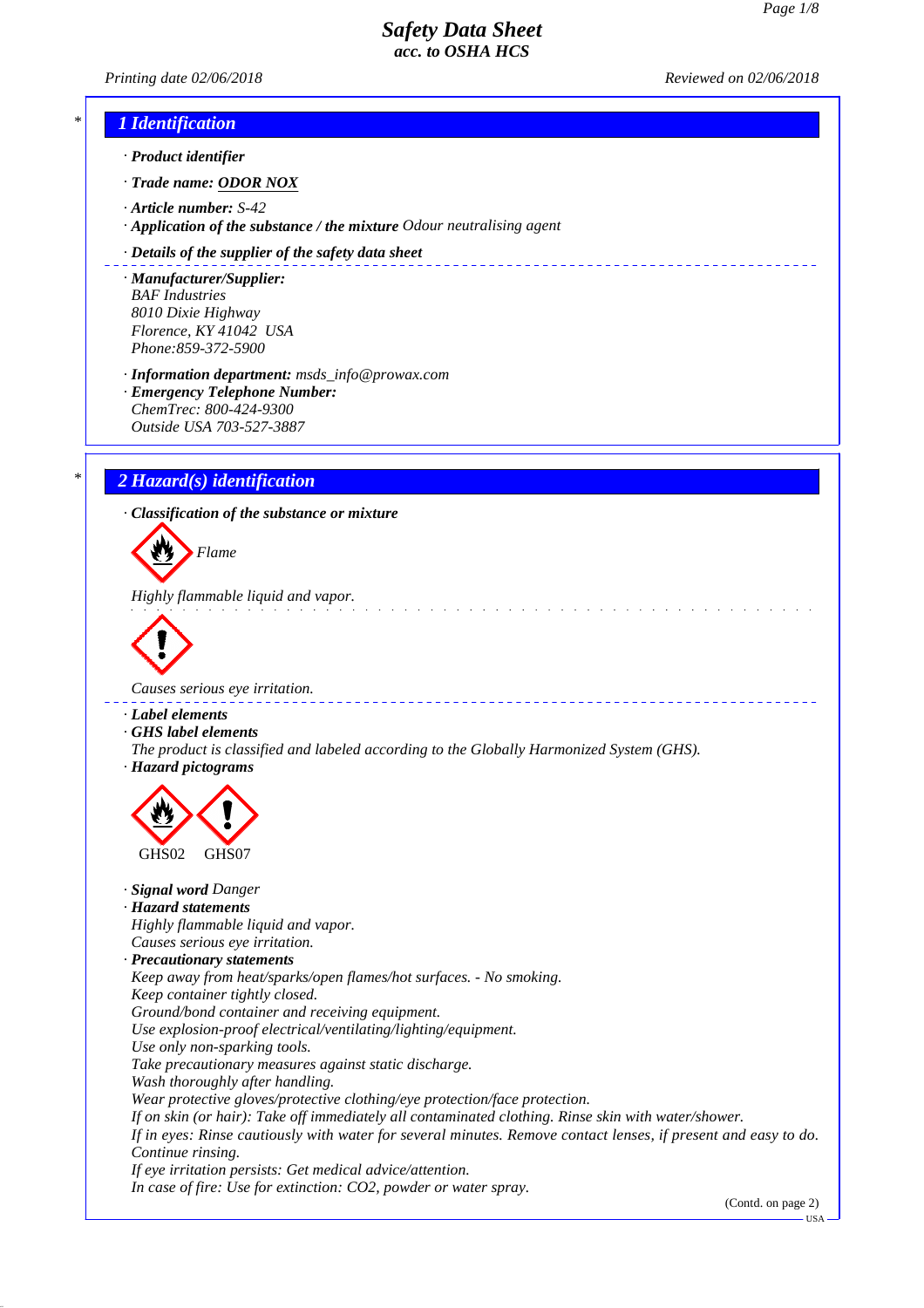*Printing date 02/06/2018 Reviewed on 02/06/2018*

(Contd. of page 1)

#### *Trade name: ODOR NOX*

*Store in a well-ventilated place. Keep cool.*

*Dispose of contents/container in accordance with local/regional/national/international regulations.*

*· Other hazards*

*· Results of PBT and vPvB assessment*

*· PBT: Not applicable.*

*· vPvB: Not applicable.*

### *\* 3 Composition/information on ingredients*

*· Chemical characterization: Mixtures*

*· Description: Mixture of the substances listed below with nonhazardous additions.*

*· Dangerous components:*

|                              | 67-63-0 propan-2-ol                  | $10 - 25\%$  |  |
|------------------------------|--------------------------------------|--------------|--|
| $127087 - 87 - 0$ surfactant |                                      | $2.5 - 10\%$ |  |
|                              | $112-34-5$ 2-(2-butoxyethoxy)ethanol | ≤2.5%        |  |
|                              |                                      |              |  |

# *\* 4 First-aid measures*

#### *· Description of first aid measures*

- *· After inhalation: Supply fresh air; consult doctor in case of complaints.*
- *· After skin contact: Generally the product does not irritate the skin.*
- *· After eye contact:*

*Rinse opened eye for several minutes under running water. If symptoms persist, consult a doctor.*

- *· After swallowing: If symptoms persist consult doctor.*
- *· Information for doctor:*

*· Most important symptoms and effects, both acute and delayed No further relevant information available.*

*· Indication of any immediate medical attention and special treatment needed*

*No further relevant information available.*

# *5 Fire-fighting measures*

*· Extinguishing media*

*CO2, extinguishing powder or water spray. Fight larger fires with water spray or alcohol resistant foam.*

*· Special hazards arising from the substance or mixture No further relevant information available.*

- *· Advice for firefighters*
- *· Protective equipment: No special measures required.*

# *\* 6 Accidental release measures*

- *· Personal precautions, protective equipment and emergency procedures Wear protective equipment. Keep unprotected persons away.*
- *· Environmental precautions: Dilute with plenty of water.*

*Do not allow to enter sewers/ surface or ground water.*

- *· Methods and material for containment and cleaning up: Absorb with liquid-binding material (sand, diatomite, acid binders, universal binders, sawdust). Ensure adequate ventilation.*
- *· Reference to other sections See Section 7 for information on safe handling. See Section 8 for information on personal protection equipment.*

(Contd. on page 3)

*<sup>·</sup> Suitable extinguishing agents:*

USA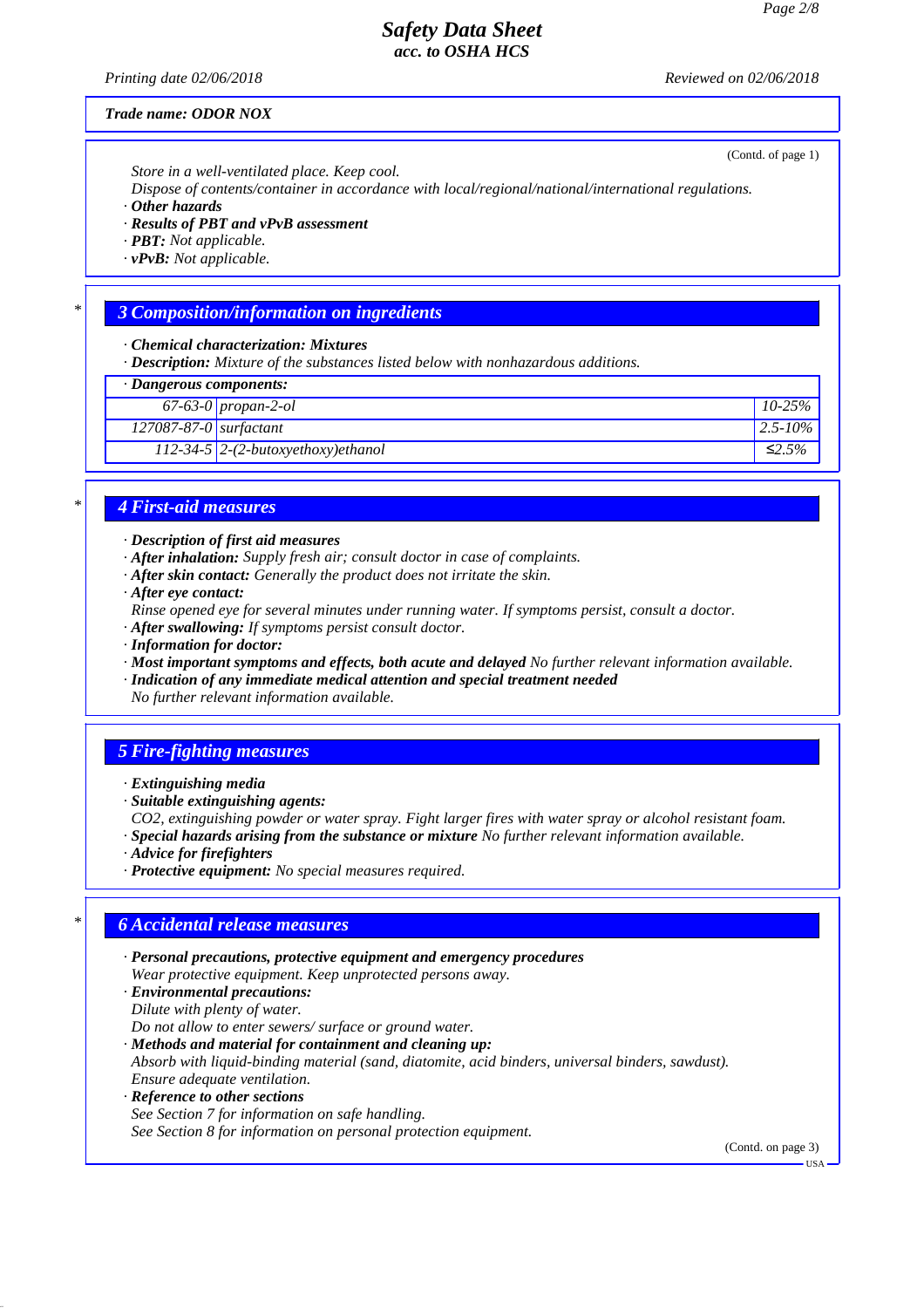*Printing date 02/06/2018 Reviewed on 02/06/2018*

*Trade name: ODOR NOX*

*See Section 13 for disposal information.*

(Contd. of page 2)

USA

# *\* 7 Handling and storage*

- *· Handling:*
- *· Precautions for safe handling No special precautions are necessary if used correctly.*
- *· Information about protection against explosions and fires:*
- *Keep ignition sources away Do not smoke.*
- *Protect against electrostatic charges.*
- *· Conditions for safe storage, including any incompatibilities*
- *· Storage:*
- *· Requirements to be met by storerooms and receptacles: Store in a cool location.*
- *· Information about storage in one common storage facility: Not required.*
- *· Further information about storage conditions:*
- *Keep receptacle tightly sealed.*
- *Store in cool, dry conditions in well sealed receptacles.*
- *· Specific end use(s) No further relevant information available.*

# *\* 8 Exposure controls/personal protection*

- *· Additional information about design of technical systems: No further data; see item 7.*
- *· Control parameters*
- *· Components with limit values that require monitoring at the workplace:*

*The following constituents are the only constituents of the product which have a PEL, TLV or other recommended exposure limit.*

*At this time, the remaining constituent has no known exposure limits.*

| $67 - 63 - 0$ propan-2-ol |                                                                                             |                    |
|---------------------------|---------------------------------------------------------------------------------------------|--------------------|
|                           | PEL Long-term value: $980$ mg/m <sup>3</sup> , 400 ppm                                      |                    |
|                           | REL Short-term value: $1225$ mg/m <sup>3</sup> , 500 ppm                                    |                    |
|                           | Long-term value: 980 mg/m <sup>3</sup> , 400 ppm                                            |                    |
|                           | TLV Short-term value: 984 mg/m <sup>3</sup> , 400 ppm                                       |                    |
|                           | Long-term value: $492$ mg/m <sup>3</sup> , 200 ppm                                          |                    |
|                           | <b>BEI</b>                                                                                  |                    |
|                           | 112-34-5 2-(2-butoxyethoxy)ethanol                                                          |                    |
|                           | TLV Long-term value: $67.5*$ mg/m <sup>3</sup> , $10*$ ppm                                  |                    |
|                           | *Inhalable fraction and vapor                                                               |                    |
|                           | Ingredients with biological limit values:                                                   |                    |
|                           | $67 - 63 - 0$ propan-2-ol                                                                   |                    |
|                           | $BEI$ 40 mg/L                                                                               |                    |
|                           | Medium: urine                                                                               |                    |
|                           | Time: end of shift at end of workweek                                                       |                    |
|                           | Parameter: Acetone (background, nonspecific)                                                |                    |
|                           | · Additional information: The lists that were valid during the creation were used as basis. |                    |
|                           | $\cdot$ Exposure controls                                                                   |                    |
|                           | · Personal protective equipment:                                                            |                    |
|                           | · General protective and hygienic measures:                                                 |                    |
|                           | Keep away from foodstuffs, beverages and feed.                                              |                    |
|                           | Immediately remove all soiled and contaminated clothing.                                    |                    |
|                           | Wash hands before breaks and at the end of work.                                            |                    |
|                           | Avoid contact with the eyes.                                                                |                    |
|                           | Avoid contact with the eyes and skin.                                                       |                    |
|                           | · Breathing equipment: Not required.                                                        |                    |
|                           |                                                                                             | (Contd. on page 4) |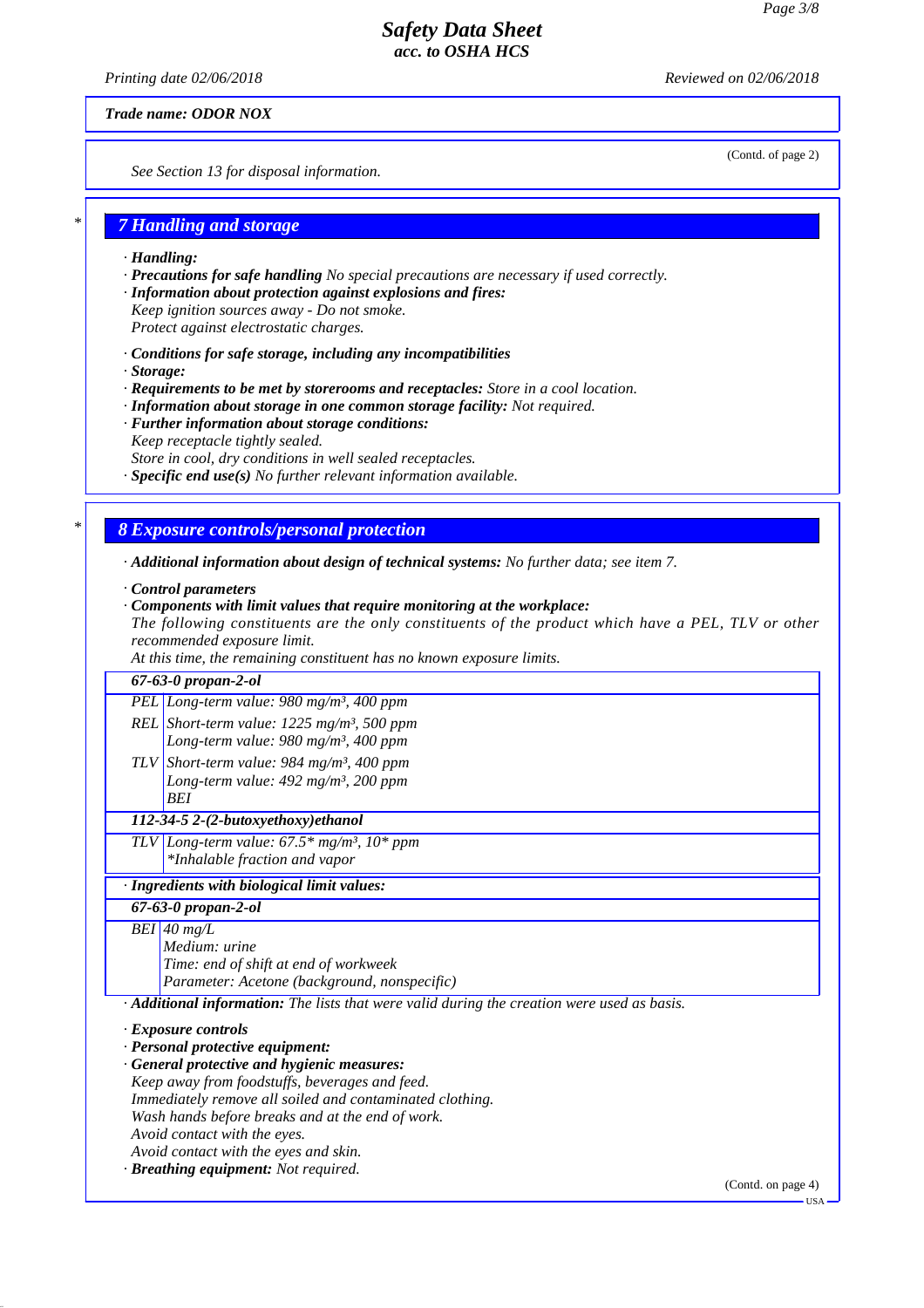*Printing date 02/06/2018 Reviewed on 02/06/2018*

#### *Trade name: ODOR NOX*

#### *· Protection of hands:*

(Contd. of page 3)

*The glove material has to be impermeable and resistant to the product/ the substance/ the preparation. Due to missing tests no recommendation to the glove material can be given for the product/ the preparation/ the chemical mixture.*

*Selection of the glove material on consideration of the penetration times, rates of diffusion and the degradation*

#### *· Material of gloves*

*The selection of the suitable gloves does not only depend on the material, but also on further marks of quality and varies from manufacturer to manufacturer. As the product is a preparation of several substances, the resistance of the glove material can not be calculated in advance and has therefore to be checked prior to the application.*

*· Penetration time of glove material*

*The exact break through time has to be found out by the manufacturer of the protective gloves and has to be observed.*

*· Eye protection:*



*Tightly sealed goggles*

# *\* 9 Physical and chemical properties*

| · Information on basic physical and chemical properties      |                                                                                               |
|--------------------------------------------------------------|-----------------------------------------------------------------------------------------------|
| <b>General Information</b>                                   |                                                                                               |
| $\cdot$ Appearance:                                          |                                                                                               |
| Form:                                                        | Liquid                                                                                        |
| Color:                                                       | Green                                                                                         |
| $\cdot$ Odor:                                                | Fruit-like                                                                                    |
| · Odor threshold:                                            | Not determined.                                                                               |
| $\cdot$ pH-value at 20 $\textdegree$ C (68 $\textdegree$ F): | 7.8                                                                                           |
| $\cdot$ Change in condition                                  |                                                                                               |
| <b>Melting point/Melting range:</b>                          | Undetermined.                                                                                 |
| <b>Boiling point/Boiling range:</b>                          | 82 °C (179.6 °F)                                                                              |
| · Flash point:                                               | 12 °C (53.6 °F)                                                                               |
| · Flammability (solid, gaseous):                             | Not applicable.                                                                               |
| · Ignition temperature:                                      | 459 °C (858.2 °F)                                                                             |
| $\cdot$ Decomposition temperature:                           | Not determined.                                                                               |
| $\cdot$ Auto igniting:                                       | Product is not selfigniting.                                                                  |
| $\cdot$ Danger of explosion:                                 | Product is not explosive. However, formation of explosive air/vapor<br>mixtures are possible. |
| · Explosion limits:                                          |                                                                                               |
| Lower:                                                       | $2$ Vol $\%$                                                                                  |
| <b>Upper:</b>                                                | $12$ Vol $\%$                                                                                 |
| $\cdot$ Vapor pressure at 20 $\cdot$ C (68 $\cdot$ F):       | 43 hPa (32.3 mm Hg)                                                                           |
| $\cdot$ Density at 20 $\cdot$ C (68 $\cdot$ F):              | $0.9814$ g/cm <sup>3</sup> (8.1898 lbs/gal)                                                   |
| · Relative density                                           | Not determined.                                                                               |
| · Vapor density                                              | Not determined.                                                                               |
| $\cdot$ Evaporation rate                                     | Not determined.                                                                               |
| · Solubility in / Miscibility with<br>Water:                 | Fully miscible.                                                                               |
|                                                              | (Contd. on page 5)                                                                            |

USA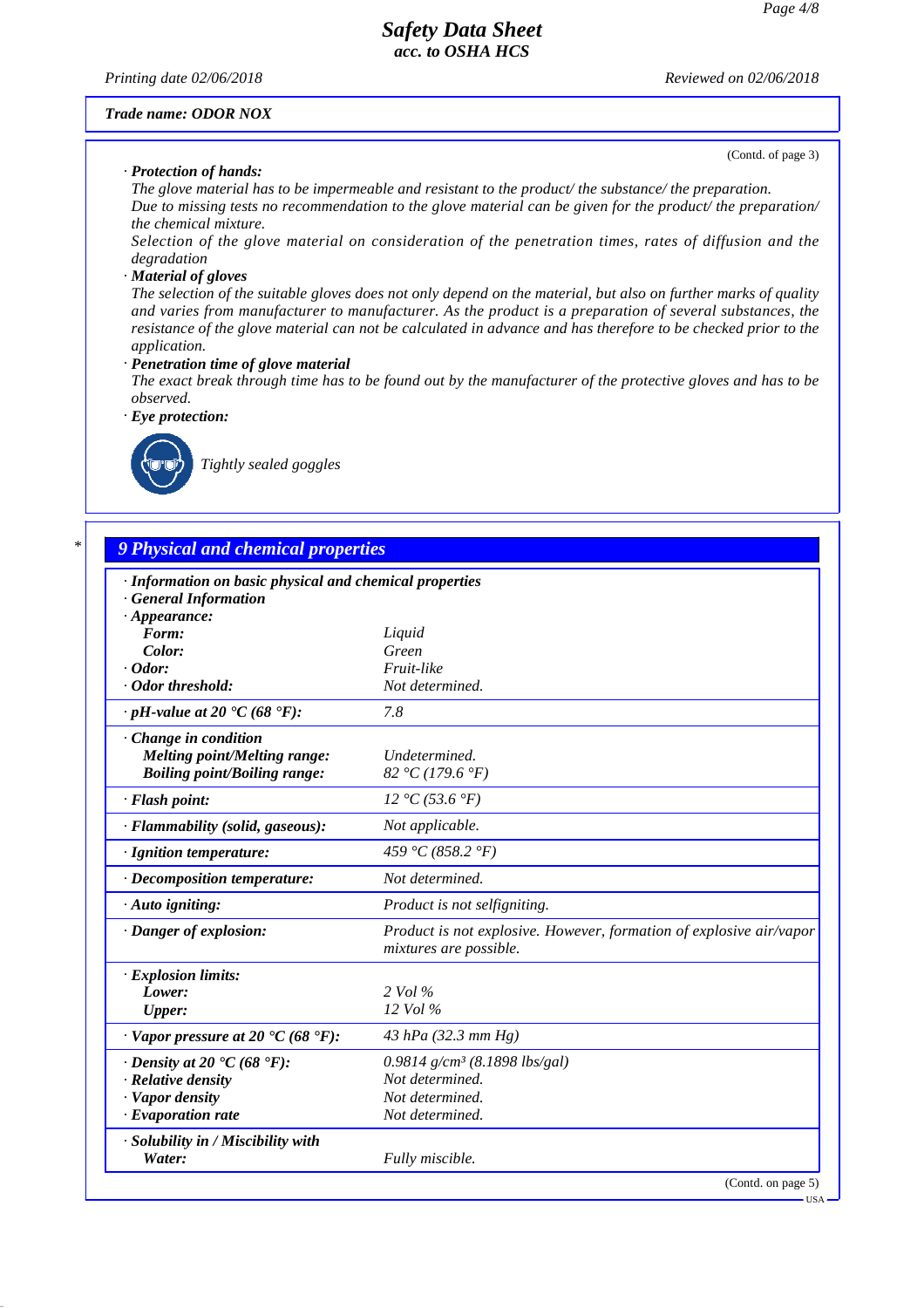*Printing date 02/06/2018 Reviewed on 02/06/2018*

#### *Trade name: ODOR NOX*

|                                                            |                                            | (Contd. of page 4) |  |  |  |
|------------------------------------------------------------|--------------------------------------------|--------------------|--|--|--|
| · Partition coefficient (n-octanol/water): Not determined. |                                            |                    |  |  |  |
| $\cdot$ Viscosity:                                         |                                            |                    |  |  |  |
| Dynamic:                                                   | Not determined                             |                    |  |  |  |
| Kinematic:                                                 | Not determined.                            |                    |  |  |  |
| · Solvent content:                                         |                                            |                    |  |  |  |
| Organic solvents:                                          | $15.2\%$                                   |                    |  |  |  |
| Water:                                                     | 77.9 %                                     |                    |  |  |  |
| <b>VOC</b> content:                                        | $13.16\%$                                  |                    |  |  |  |
| Solids content:                                            | $6.3\%$                                    |                    |  |  |  |
| $\cdot$ Other information                                  | No further relevant information available. |                    |  |  |  |

# *\* 10 Stability and reactivity*

*· Reactivity No further relevant information available.*

- *· Chemical stability*
- *· Thermal decomposition / conditions to be avoided: No decomposition if used according to specifications.*
- *· Possibility of hazardous reactions No dangerous reactions known.*
- *· Conditions to avoid No further relevant information available.*
- *· Incompatible materials: No further relevant information available.*
- *· Hazardous decomposition products: No dangerous decomposition products known.*

# *\* 11 Toxicological information*

- *· Information on toxicological effects*
- *· Acute toxicity:*
- *· Primary irritant effect:*
- *· on the skin: No irritant effect.*
- *· on the eye: Irritating effect.*
- *· Sensitization: No sensitizing effects known.*
- *· Additional toxicological information:*

*The product shows the following dangers according to internally approved calculation methods for preparations:*

*Irritant*

*· Carcinogenic categories*

*· IARC (International Agency for Research on Cancer)*

*67-63-0 propan-2-ol 3* 

#### *· NTP (National Toxicology Program)*

*None of the ingredients is listed.*

*· OSHA-Ca (Occupational Safety & Health Administration)*

*None of the ingredients is listed.*

# *\* 12 Ecological information*

*· Toxicity*

- *· Aquatic toxicity: No further relevant information available.*
- *· Persistence and degradability No further relevant information available.*
- *· Behavior in environmental systems:*
- *· Bioaccumulative potential No further relevant information available.*
- *· Mobility in soil No further relevant information available.*

(Contd. on page 6)

USA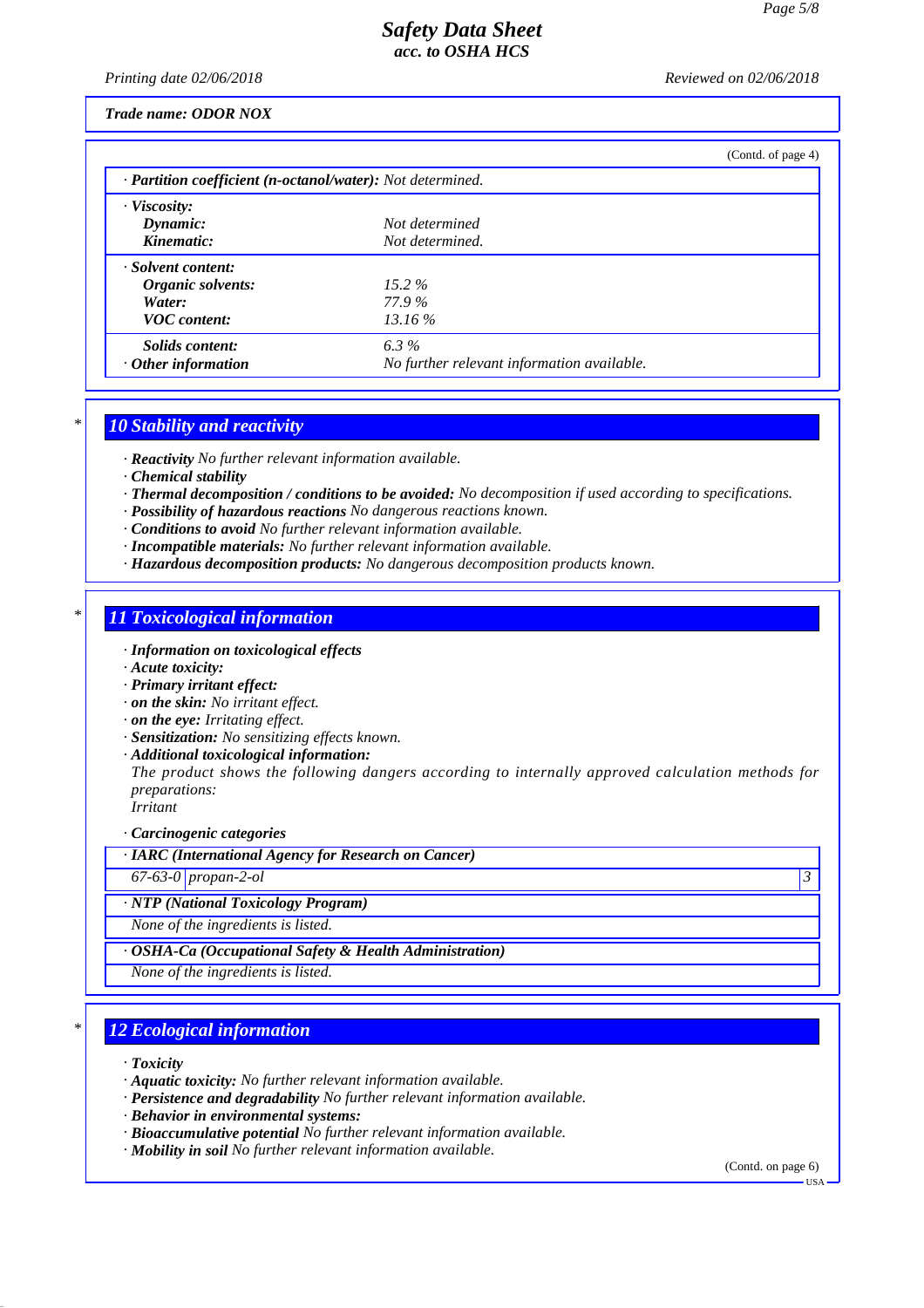*Printing date 02/06/2018 Reviewed on 02/06/2018*

(Contd. of page 5)

# *Trade name: ODOR NOX*

*· Additional ecological information:*

*· General notes:*

*Water hazard class 1 (Self-assessment): slightly hazardous for water Do not allow undiluted product or large quantities of it to reach ground water, water course or sewage system.*

- *· Results of PBT and vPvB assessment*
- *· PBT: Not applicable.*
- *· vPvB: Not applicable.*
- *· Other adverse effects No further relevant information available.*

# *13 Disposal considerations*

- *· Waste treatment methods*
- *· Recommendation:*

*Must not be disposed of together with household garbage. Do not allow product to reach sewage system.*

- *· Uncleaned packagings:*
- *· Recommendation: Disposal must be made according to official regulations.*
- *· Recommended cleansing agent: Water, if necessary with cleansing agents.*

| $\cdot$ UN-Number<br>· DOT, ADR, IMDG, IATA | <b>UN1993</b>                                                 |
|---------------------------------------------|---------------------------------------------------------------|
| · UN proper shipping name                   |                                                               |
| $\cdot$ <i>DOT</i>                          | Flammable liquids, n.o.s. (Isopropanol)                       |
| $-ADR$                                      | 1993 Flammable liquids, n.o.s. (Isopropanol)                  |
| · IMDG, IATA                                | FLAMMABLE LIQUID, N.O.S. (ISOPROPANOL (ISOPROPYL<br>ALCOHOL)) |
| · Transport hazard class(es)                |                                                               |
| $\cdot$ DOT                                 |                                                               |
| · Class<br>$\cdot$ Label                    | 3 Flammable liquids<br>3<br>______________                    |
| · ADR, IMDG, IATA                           |                                                               |
| $\cdot$ Class                               | 3 Flammable liquids                                           |
| $\cdot$ Label                               | 3                                                             |
| · Packing group                             |                                                               |
| · DOT, ADR, IMDG, IATA                      | I                                                             |
| · Environmental hazards:                    |                                                               |
| · Marine pollutant:                         | N <sub>o</sub>                                                |
| · Special precautions for user              | Warning: Flammable liquids                                    |
| · Danger code (Kemler):                     | 33                                                            |
| · EMS Number:                               | $F-E,S-E$                                                     |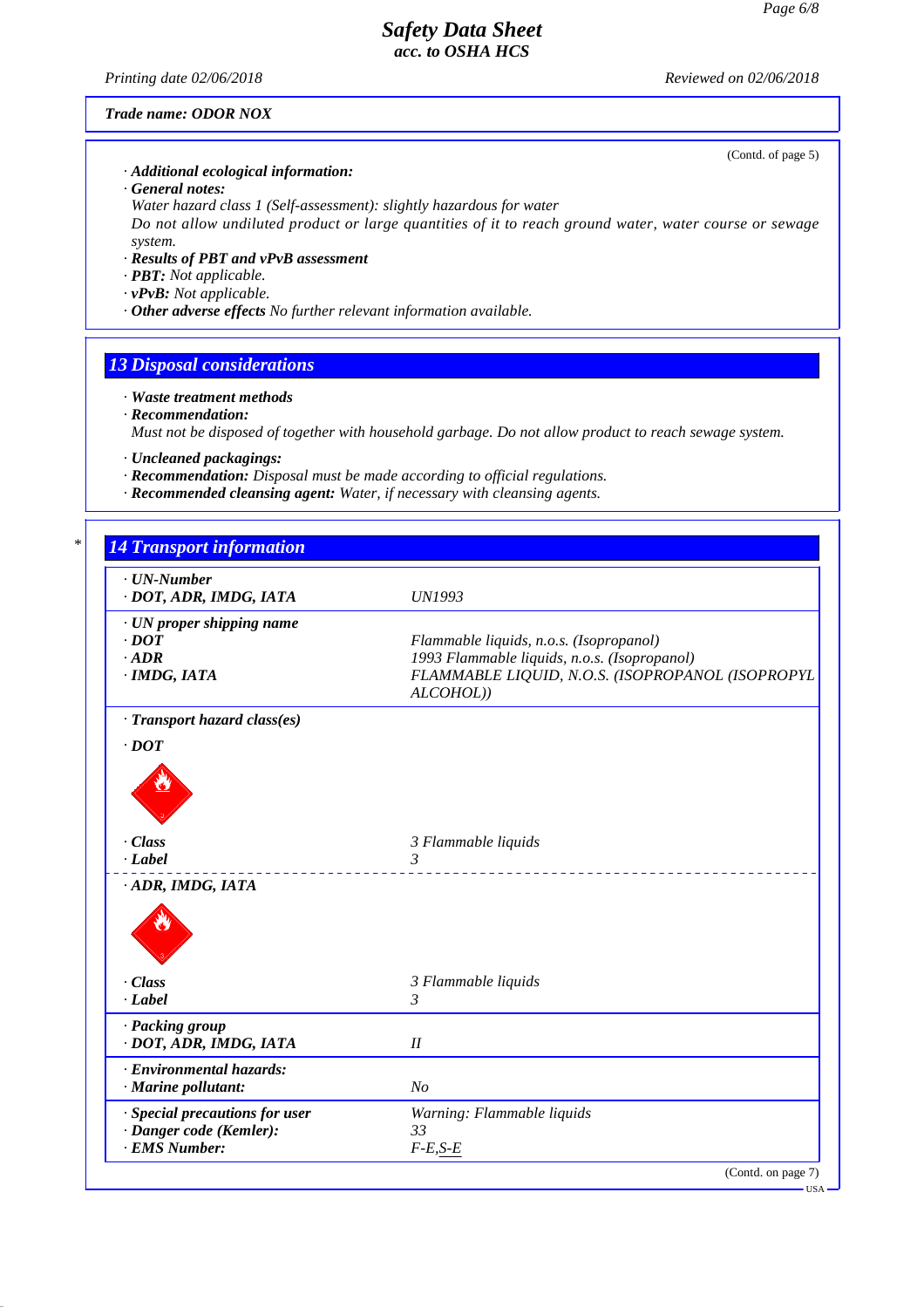*Printing date 02/06/2018 Reviewed on 02/06/2018*

*Trade name: ODOR NOX*

|                                                                                     | (Contd. of page 6)                                                                                                     |
|-------------------------------------------------------------------------------------|------------------------------------------------------------------------------------------------------------------------|
| · Stowage Category                                                                  | B                                                                                                                      |
| · Transport in bulk according to Annex II of<br><b>MARPOL73/78 and the IBC Code</b> | Not applicable.                                                                                                        |
| · Transport/Additional information:                                                 |                                                                                                                        |
| $\cdot$ DOT<br>$\cdot$ Quantity limitations                                         | On passenger aircraft/rail: 5 L<br>On cargo aircraft only: 60 L                                                        |
| $\cdot$ <i>ADR</i><br>$\cdot$ Excepted quantities (EQ)                              | Code: E2<br>Maximum net quantity per inner packaging: 30 ml<br>Maximum net quantity per outer packaging: 500 ml        |
| $\cdot$ IMDG<br>$\cdot$ Limited quantities (LQ)<br>$\cdot$ Excepted quantities (EQ) | II.<br>Code: E2<br>Maximum net quantity per inner packaging: 30 ml<br>Maximum net quantity per outer packaging: 500 ml |
| · UN "Model Regulation":                                                            | UN 1993 FLAMMABLE LIQUIDS, N.O.S. (ISOPROPANOL), 3,<br>$_{II}$                                                         |

# *\* 15 Regulatory information*

*· Safety, health and environmental regulations/legislation specific for the substance or mixture · Sara*

*· Section 355 (extremely hazardous substances):*

*None of the ingredients is listed.*

*· Section 313 (Specific toxic chemical listings):*

*67-63-0 propan-2-ol*

*112-34-5 2-(2-butoxyethoxy)ethanol*

*· TSCA (Toxic Substances Control Act) All ingredients are listed*

*· TSCA new (21st Century Act) (Substances not listed)*

*· Proposition 65*

*· Chemicals known to cause cancer:*

*None of the ingredients is listed.*

*· Chemicals known to cause reproductive toxicity for females:*

*None of the ingredients is listed.*

*· Chemicals known to cause reproductive toxicity for males:*

*None of the ingredients is listed.*

*· Chemicals known to cause developmental toxicity:*

*None of the ingredients is listed.*

*· Carcinogenic categories*

*· EPA (Environmental Protection Agency)*

*None of the ingredients is listed.*

*· TLV (Threshold Limit Value established by ACGIH)*

*67-63-0 propan-2-ol A4*

*· NIOSH-Ca (National Institute for Occupational Safety and Health)*

*None of the ingredients is listed.*

*· GHS label elements*

*The product is classified and labeled according to the Globally Harmonized System (GHS).*

<sup>(</sup>Contd. on page 8)